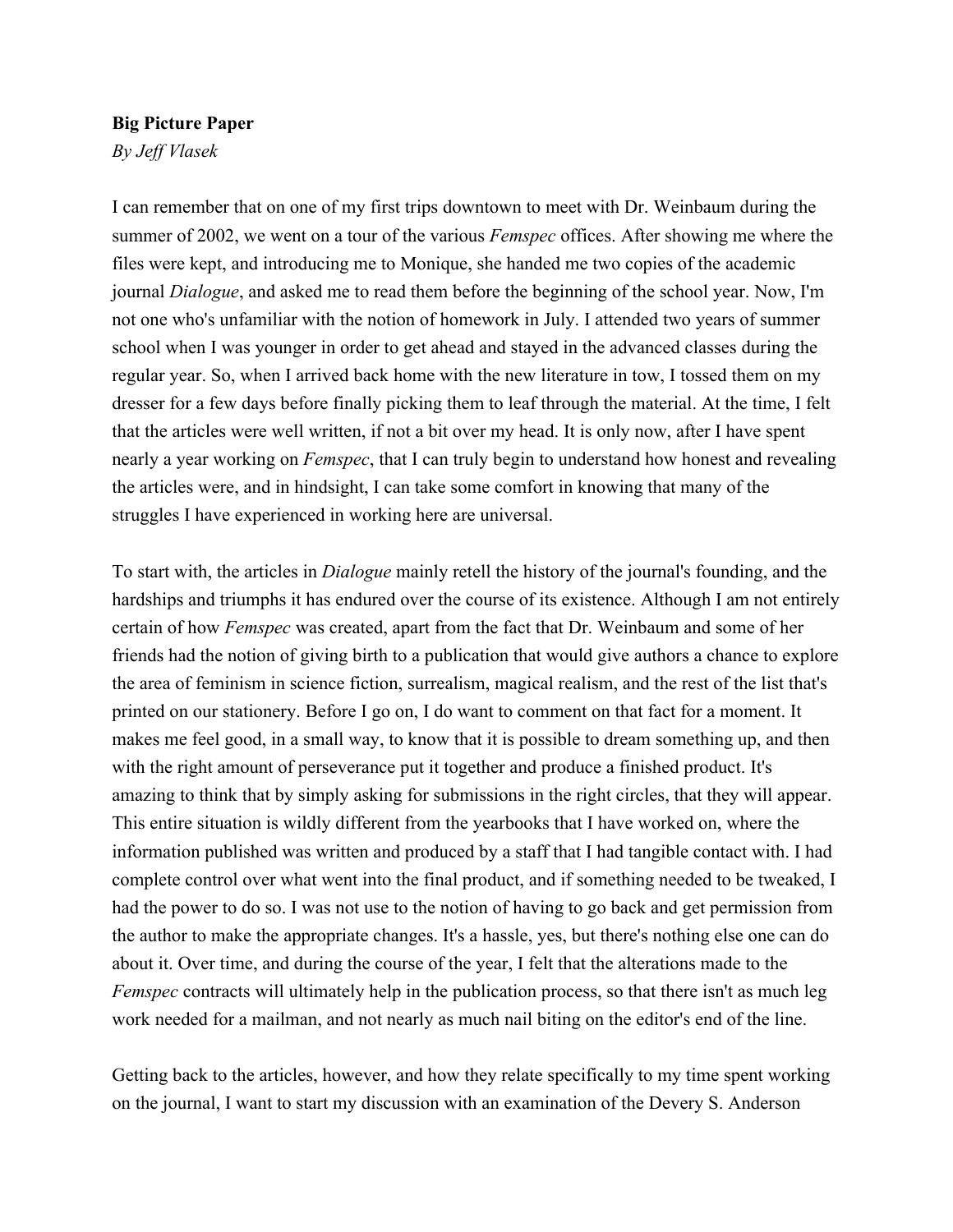article from the summer 1999 edition of *Dialogue*, entitled, "A History of *Dialogue*, Part One: The Early Years, 1965-1971." After going through some of the basic back-story behind the creation of the journal, he gets into the detail surrounding some of the day-to-day work involved in production. In the section named, "Labors Behind the Scenes," I found myself identifying a great deal with much of what he wrote. For example, Anderson says, "It was no easy task, though this was totally a volunteer effort, to see this and subsequent issues through the final stages of production" (38). Speaking from the short amount of experience that I've had with *Femspec*, I can completely agree with his assessment, as well as the next sentence, where he quotes a former editor of *Dialogue* in saying that,"getting out this first issue has been nearly a full-time job" (38). Even though I only spend twenty hours a week on the 18th floor of Rhodes Tower (and sometimes the library, bookstore, and other parts of campus running errands) I empathize with what Anderson is saying. Oftentimes, I find that the work from the office spills over into my other tasks. I take things home with me, not because I forgot to finish them at work, but because I can't get them off my mind. Working on the Bergon Belson spreads, for example, have become an issue for me. I'll sit at work, enjoying the time I spend scanning in and arranging the photographs and poetry, but more often than not, I'll find that there are other tasks that need attention more immediately. What happens next is the most difficult part of the job on *Femspec*, and perhaps on every academic journal: the balancing act.

The Bergon Belson piece needs to be finished. There's no question about that. If the Jewish issue is to come out this spring, then someone needs to put the finishing touches on the spreads and have them sent over for publication. At the same time, however, the letters to other authors and queries need to be written. They need to be sent out as soon as possible so that we can receive a response in the office and file it in our records. This helps to avoid a problem further down the line when an author contacts us and wants to know why we haven't published their particular article or story yet. (This is not to say that we're even able to find enough information to keep them happy with the result ? filing their responses to their queries takes up even more time from that which is already stretched to start with.)

In an effort to alleviate this balancing act, we hired student workers for the purpose of taking away some of the smaller, menial jobs, so that Jarrod and I would have more time to work on the bigger issues that needed attention. What happened, more often than not, was that I would spend more time trying to prepare tasks for the student workers to do, than I would have normally spent simply performing the duties myself. Every Monday afternoon was spent trying to get my own work done, along with the creation, collection, and laying out of the various jobs for the interns and student workers to do the next day when I was gone. It became very tedious, because many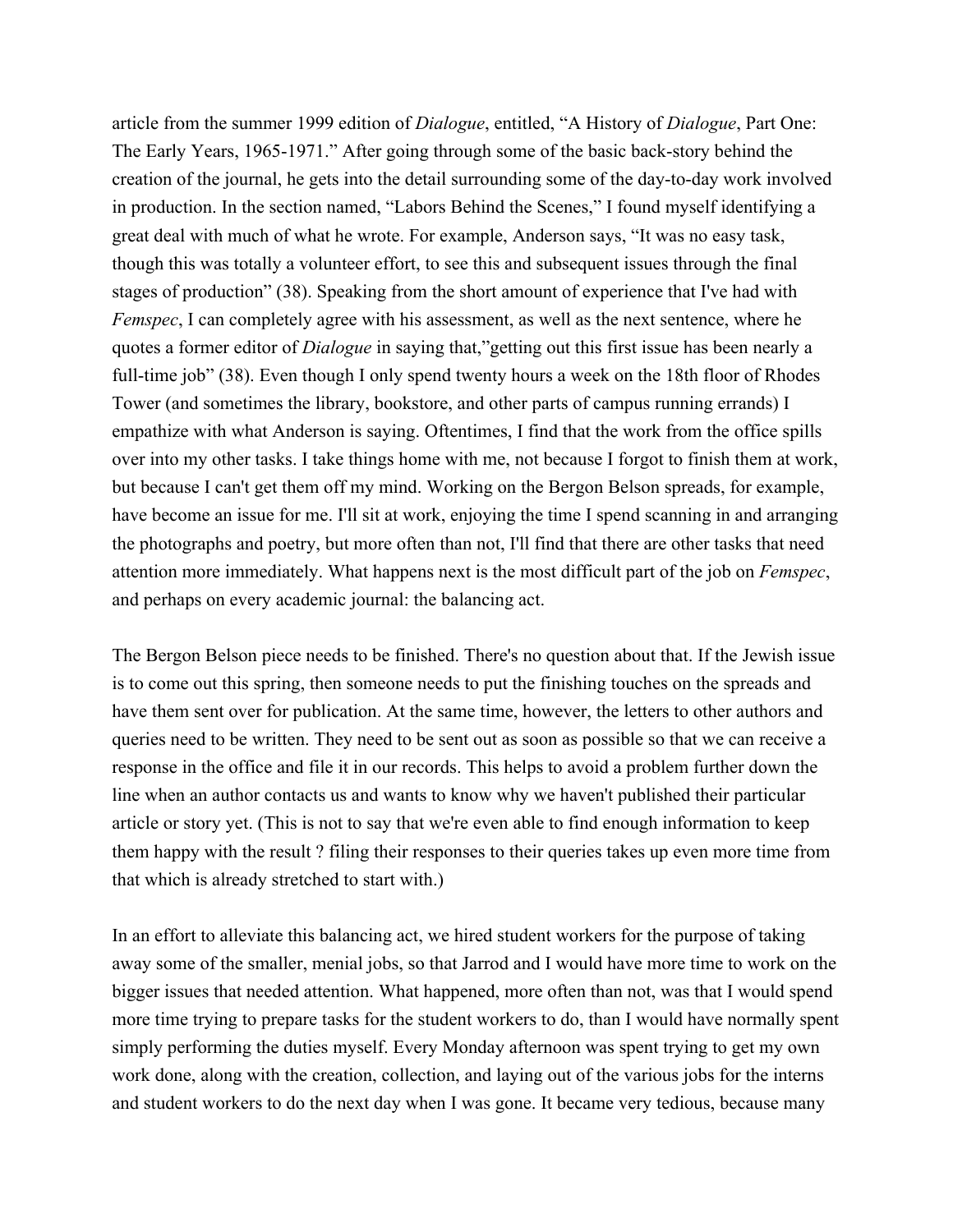of the tasks I wish they could have done were things far above their heads; fixing the status list would be one. The language barrier became an issue, as well, for there were instances when I would ask one of the workers to write a letter to an author, only to have it come back to my desk with such horrible grammar and structure that it was necessary for me to go over it once more and essentially write it myself.

But, I digress. Getting back to Anderson's comments, indeed, working on the academic journal was, and will continue to be, a full-time job, regardless of the fact that it is composed mainly of volunteers. I do feel guilty knowing that I am getting compensated for my time and work on the 18th floor of Rhodes Tower, whereas Dr. Weinbaum, one of the founders and editors of the publication, receives no pay for her time spent working on *Femspec*. Even my advisor for the yearbook at Miami garnered a small stipend for performing her duty as my consultant. In the time that I've spent here at Cleveland State, I've seen Dr. Weinbaum pour forth an enormous amount of effort and energy into the journal. She takes the work home with her nearly every day. When I come back in on a Monday after the weekend, I check the messages and find at least three or four from Dr. Weinbaum, most of which are dated at eleven, or even midnight on a Saturday, proving the fact that she suffers from the same syndrome that I do: the inability to let issues sit back at the office. In truth, I should make note that I have only recently contracted this disability. Dr. Weinbaum has most likely suffered from it for at least three years now.

Getting back to the article in *Dialogue*, I wanted to make mention of something else Anderson writes about that struck very close to home after working on *Femspec*. After discussing the idea of how performing the tasks for a journal is a full-time, unpaid job, he starts in about how the Mormon publication received some notoriety when it was talked about and written up in the New York Times. Unfortunately for the editors of *Dialogue*, the journal was not portrayed accurately. Anderson writes, "Although several subscriptions came through this exposure, general authorities, as well as members of the *Dialogue* staff, complained of inaccuracies in the article" (28). Often, I felt that we at *Femspec* suffered from the same problem. There was at least one occasion in this year alone where a campus newspaper (which shall remain nameless) did a poor job of covering the journal and its mission. I can even remember sitting in the room when she was taking down notes about what we did at *Femspec*, and how the office was run, and wondering just how the reporter planned to put together a decent article from the information she was collecting. The questions she asked were fairly off base, and almost totally unrelated to duty the journal performed to the academic community. Admittedly, the article was only going to be published in a student-run newspaper on campus, but the effect was still the same: misinformation spread about *Femspec* through a poorly executed piece of publicity. Much like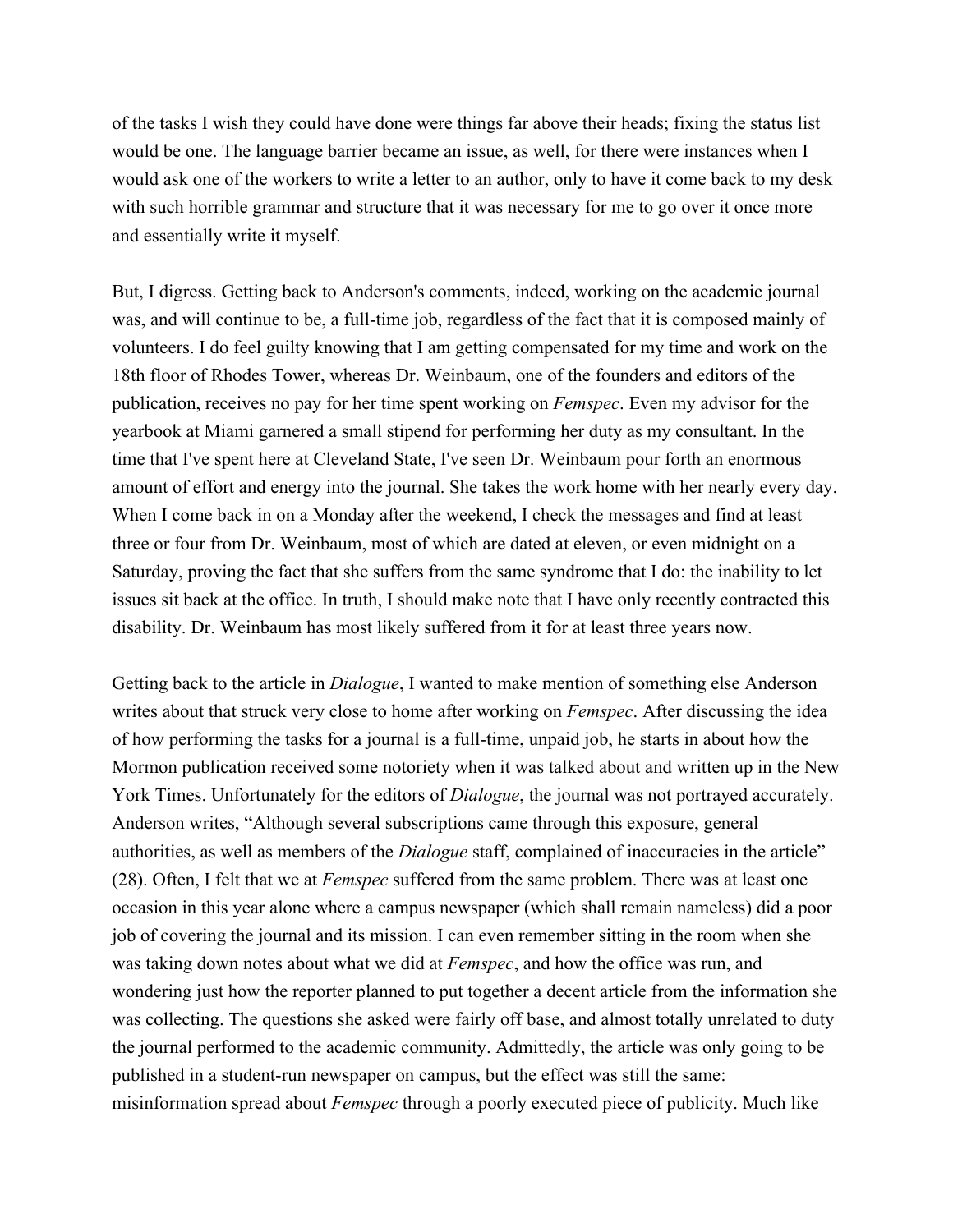the case portrayed in the *Dialogue* article, we have to work twice as hard to make sure that *Femspec* is portrayed correctly in the world of academia. Misinformation could turn off potential subscribers, or even cause current subscribers to re-evaluate their commitment, and we can't afford to lose them.

This whole notion of misinformation about the journal also creates a secondary problem: it taints the type of submissions that we get coming in to the office. If someone reads a poorly written review of *Femspec*, or happens to see us mentioned in another journal that does not give out the proper information about what type of material we publish, then a potential contributor will get the wrong idea and proceed to send us their work without checking to see if it fits the mission of the journal. In many cases, I'm guessing that the people who send us articles and fiction that winds up rejected have either never read through a copy of *Femspec*, or more likely, never even seen a copy of the journal. They simply see our ad in The Writer's Chronicle, and note the fact that we're a feminist publication, and then assume that since they wrote a story that involves women in some way, that it's a shoo-in for printing. They throw together a cover sheet, mention one or two other magazines they've been published in, and fire it off to us without giving it a second thought. Unfortunately, it doesn't take us very long at the office to realize that their work doesn't even come close to being accepted. Then it's up to one of the interns to write them a letter explaining why they missed the boat, and tell them that we hope they have better luck submitting their work elsewhere. If only they had taken the time to read some of *Femspec*, or even seen a review somewhere online, they could have saved themselves, and our office, a good deal of paper. The one good thing that comes out of all this is the fact that our rejection rate continues to go up, which helps add to the overall strength of the journal in the academic community. It accurately shows our dedication to publishing only the quality works that fit our mission and stand out as fantastic works of literature, theory, and criticism. (I only wish that the status list were organized enough so that we could easily display that fact on demand.)

Continuing along in Anderson's article, the next piece that I found particularly relevant to my time at *Femspec* was the section where he wrote about the correspondence with contributing authors for *Dialogue*. Quoting a former editor of the Mormon journal, Anderson writes, "we perhaps developed too complex of an editorial process. Consequently, we offended a lot [of writers] by taking so long with the manuscripts" (pg. 40). Along with wholly agreeing with this statement from *Dialogue*, I want to elaborate on the various ways that the editorial process can end up making an author irate: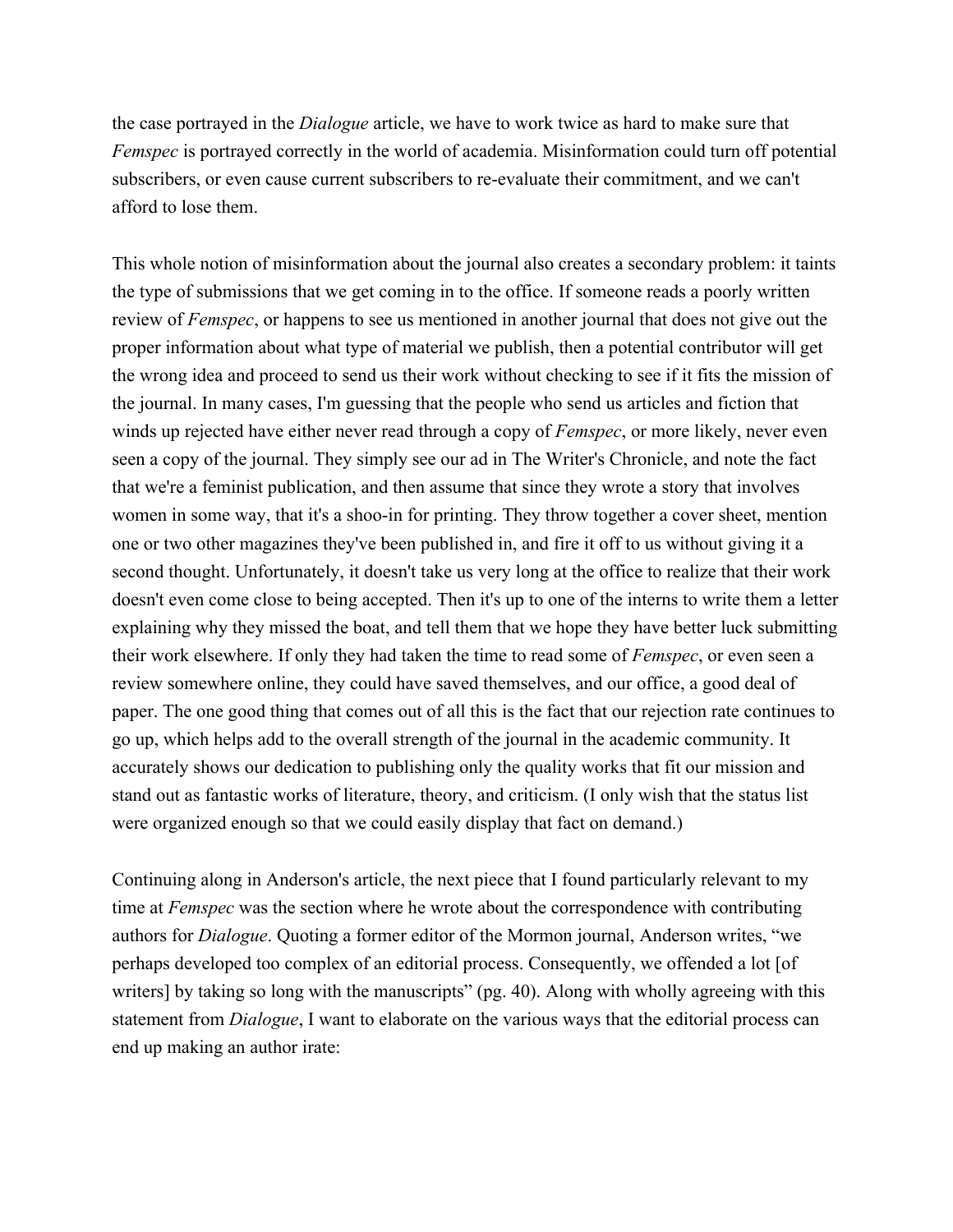1. Now, I can speak from experience that there were, and will continue to be, instances when an author's manuscript will fall through the cracks and become lost in our drawer of files and other odds and ends. There's nothing particular that we can do to solve this problem. I saw it happen during my time at the journal, and in some cases, I was in fact the cause of such occurrences. When such a thing occurred I would first apologize to Dr. Weinbaum, and then I would go back to the author through email, or perhaps even in a letter format, and ask them for another copy. It wasn't my finest hour, no, but there's simply no other way to get another manuscript when the one we had disappeared. The office is a cluttered place, and with several interns all running through at the same time, coming in on different days and moving things, there's always the chance that I'll lose my stack of paperwork (not to mention my mind). For the most part, I think that the authors understood what sort of environment we were working in, and it wasn't a great deal of trouble for them to print us off another copy and send it our way. If they used email, then it was even easier, for they simply attached it to a note and it would arrive within the same day.

2. If the reason for delay on a decision was caused by our losing of the manuscript, the author was usually fairly supportive, and would send us another draft. If the decision was being held up because Dr. Weinbaum, an outsider reader, or I was reading the text, it was a completely different story. Authors, for whatever reason, don't like to be kept waiting told that we were processing their article. They apparently don't like the thought of their work being handled by outside readers, despite the fact that it clearly states in our guidelines that all submissions must meet the requirements and fulfill the mission of the journal to be published. There was an instance this year where an author who had submitted a manuscript in 2000 sent me an email demanding a decision on her piece. Actually, I should correct myself; she simply wrote to me, "Since I have not heard from *Femspec* in some time about my article, I assume that it has been accepted for publication. When can I expect a contract?" Now, besides the fact that she was being a bit presumptuous about the quality of her article, she was also overstepping her bounds and telling us how to do our jobs. After sending the author a short email to stall her ranting, I quickly went through and checked the files for any information we had about the piece. My search turned up the fact that we had sent the piece out to a reader for commentary, but that it was never returned (a common ailment for our journal, along with Dialogue). Dr. Weinbaum and I had a discussion about what steps to take now that things were starting to get out of hand, and the best we could come up with was to send the piece out to a special issue in the hopes that the editor would accept it and throw it in with her issue.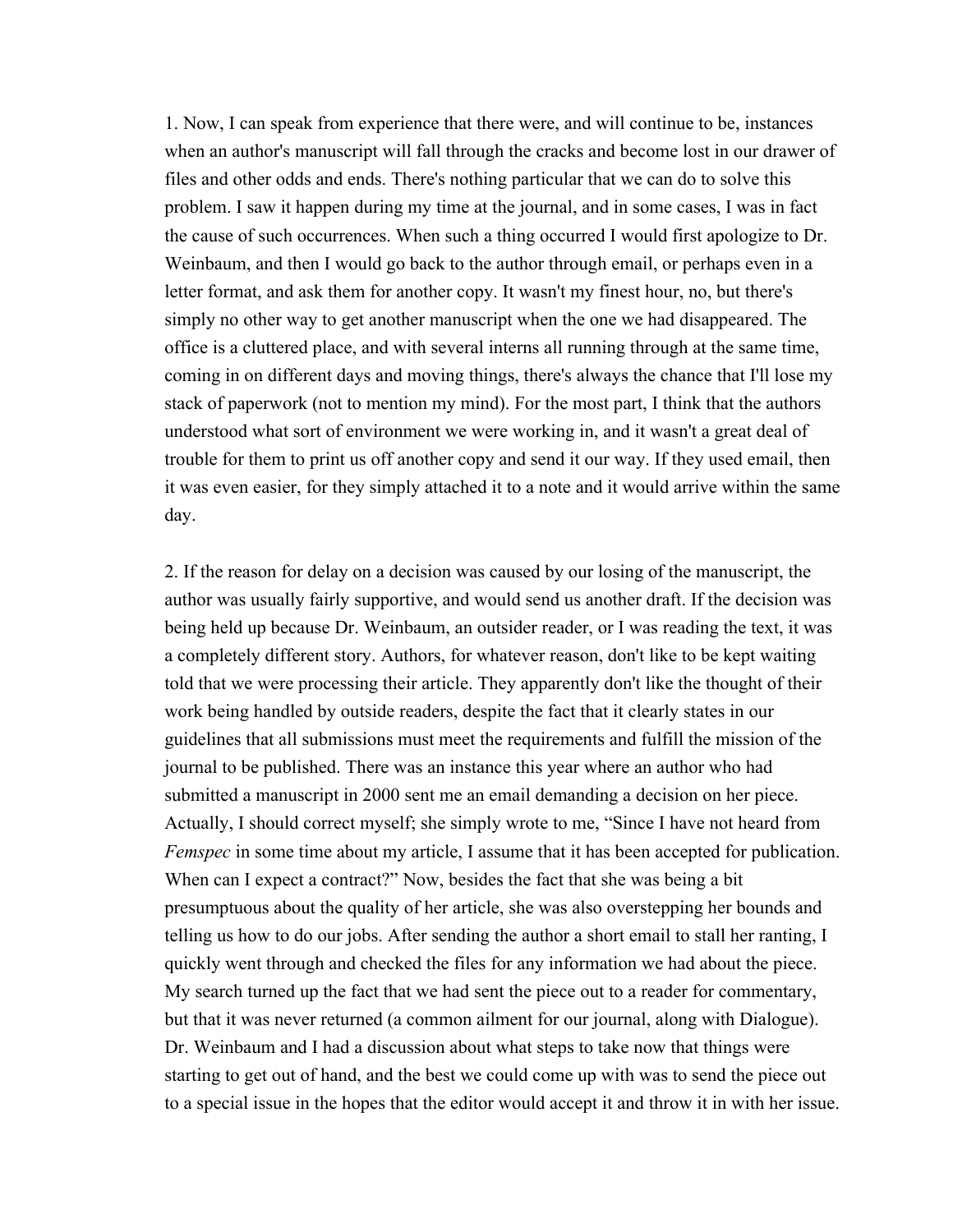This would relieve the burden from both us and the author, who would finally get to see her article published in the near future. As things turned out, unfortunately, the special issue editor decided the piece wasn't a good fit for her issue, and sent it back to us. As of this moment, the author has been informed of this decision, but nothing more has been done. Only time will tell what happens next.

3. The third, and perhaps most common way for the editorial process to get tangled up and stumble, is dealing with special issue editors. On more than one occasion this year, I had the privilege of dealing with editors working on themed issues of *Femspec*. In fact, I remember that when I first arrived on staff, thinking to myself, "what the heck is a special issue?" After it was explained, I began to understand just how the already complicated editing process could become even more of a hassle for both our end of the journal, as well as the authors and contributors. To put it simply, we had several occasions this year when an editor of a special issue would send us their material, which they felt was ready to be published, only to discover that we held the ultimate say in whether or not it was truly ready to be placed into *Femspec*. We would have our Advisory Board look over the work submitted, and when they were through (which could take months, sometimes) we would send back the comments and suggested revisions to the special issue editor to pass back on to their contributors. Now, obviously for someone who has already been through the process of writing and revising with one editor, having a completely new set of editors swoop in and ask for more changes can be a little unnerving. Often times we would receive emails demanding for reasoning behind our extra edits, or for an explanation about what right we had to ask for more corrections when the issue had already been in the pipeline for two years. Unfortunately, Dr. Weinbaum and I discovered that there was truly no easy way to solve the problem. Yes, one has to admit that it is a blessing to have so many issues being worked on simultaneously, along with the fact that so many of them are well put together and well thought out. At the same time, however, there isn't a way to edit and manage an issue when one set of editors refuses to agree with the editorial board on the grounds of revisions, and just how many times it is necessary to go through and revise a piece before it can be declared "fit to be published in *Femspec*." Hindsight being 20/20, Dr. Weinbaum and I went back and reworded the contract for special issue editors, so that in the future, they will know exactly what sort of position they are signing on for, and with that in mind, they will have no ground to stand on when we hand back their two-years-in-the-works articles and tell them that more work is needed. While this does not solve our current dilemma, it will hopefully alleviate the stress and pain from future generations of *Femspec* editors and staff. Something else that struck me particularly close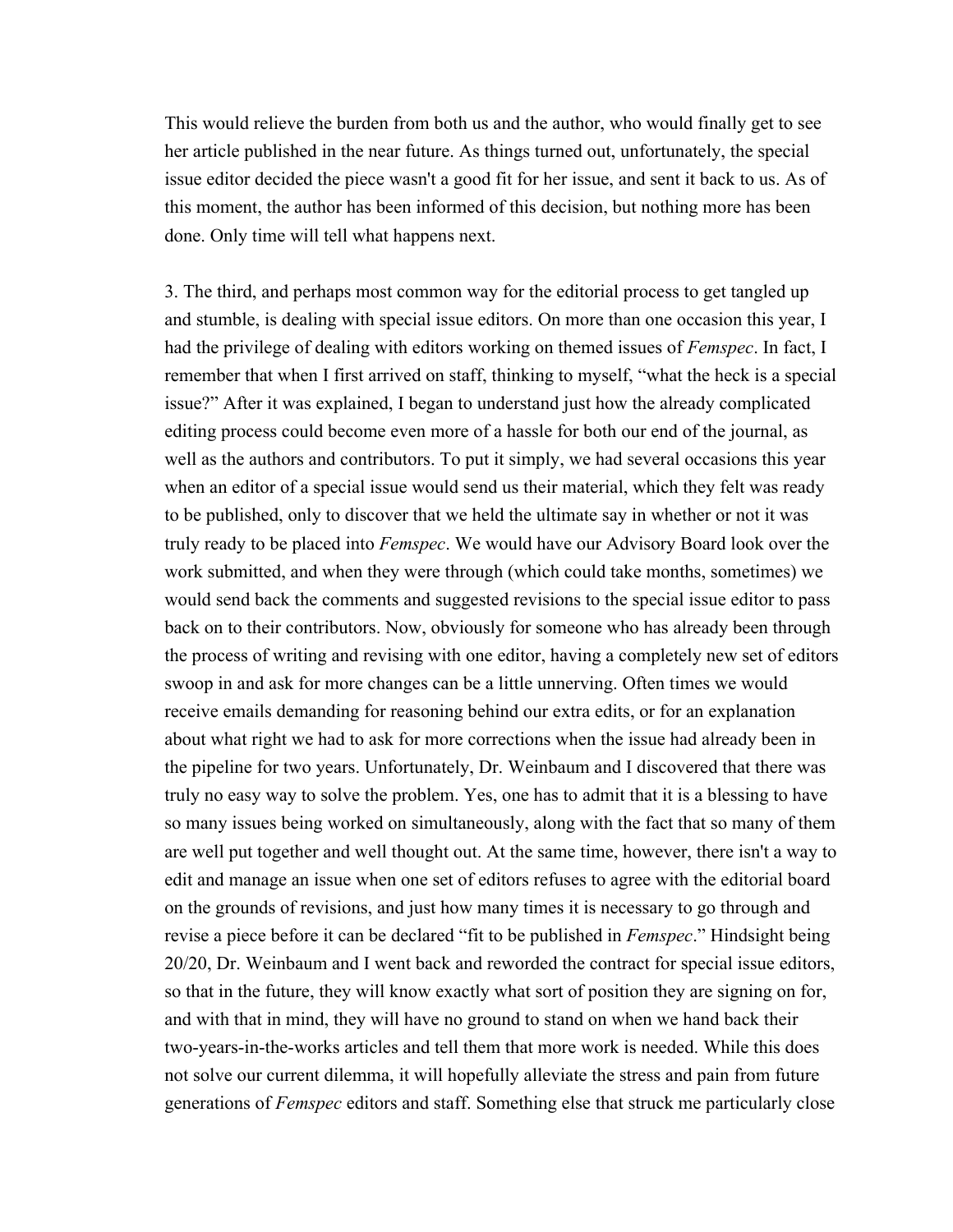to home when reading the *Dialogue* article was the section discussing the research and revelation regarding the papyri scrolls in the late 1960's. Anderson gives a brief history behind the scrolls, explaining that they were fragments of a long-lost papyri which Mormon founder Joseph Smith claimed to be written by Abraham himself. Over time, the scrolls were assumed lost in the great fire in Chicago at the end of the 19th century, and it was only after World War II that they were found again. *Dialogue* was one of the first journals to get information about the pieces, and was eager to publish whatever it could about their importance to the Mormon community. Most importantly, the journal wanted to be one of the first to print copies of the photos taken, so that the subscribers could finally see the long-sought papyri for themselves.

After much deliberation with the Mormon community, however, it was decided that all of the journals would hold off on printing any of the photos until they received permission from the proper church authorities. With that said, *Dialogue* pulled out of the race to get the photos to the world, and waited for permission. It came as a surprise, then, when another journal published the work in the winter of 1968, leaving the staff of *Dialogue*, as Anderson puts it, "stunned, hurt and betrayed" (53).

In my time at *Femspec*, we never had something exactly like this happen to journal, but I do recall one instance where both I, Dr. Weinbaum, and a special issue editor were left with the sensation of having the rug pulled out from under us. It occurred late in the year, just before we were to go off on spring break. An author had been working with a special issue editor in getting together a critical article for an upcoming *Femspec* revolving around science fiction film. The issue had been in the works for upwards of two years, with recent advances pushing it closer and closer to the finishing line. I was, in fact, just preparing the contracts for the contributors only days before when I received an email explaining that one of the authors was withdrawing their piece. The explanation was simple, and to the point: too much time had gone by since first they had submitted the piece, and the author felt that their arguments had changed with time. In all honesty, I did emphasize with their plea: the article focused on The Matrix, a film released in 1999. Since its arrival in theaters and on video, fans and critics alike have been pouring over its every scene, scrutinizing every minute detail, and now, with two sequels coming out in 2003, many arguments and theories derived from the first film will become void.

Setting that aside, though, the fact still remained that no one had expected her to simply walk up and withdraw her work from our stack of nearly completed manuscripts. Such an act left a huge hole in the middle of the issue, with both Dr. Weinbaum and the special issue editor scrambling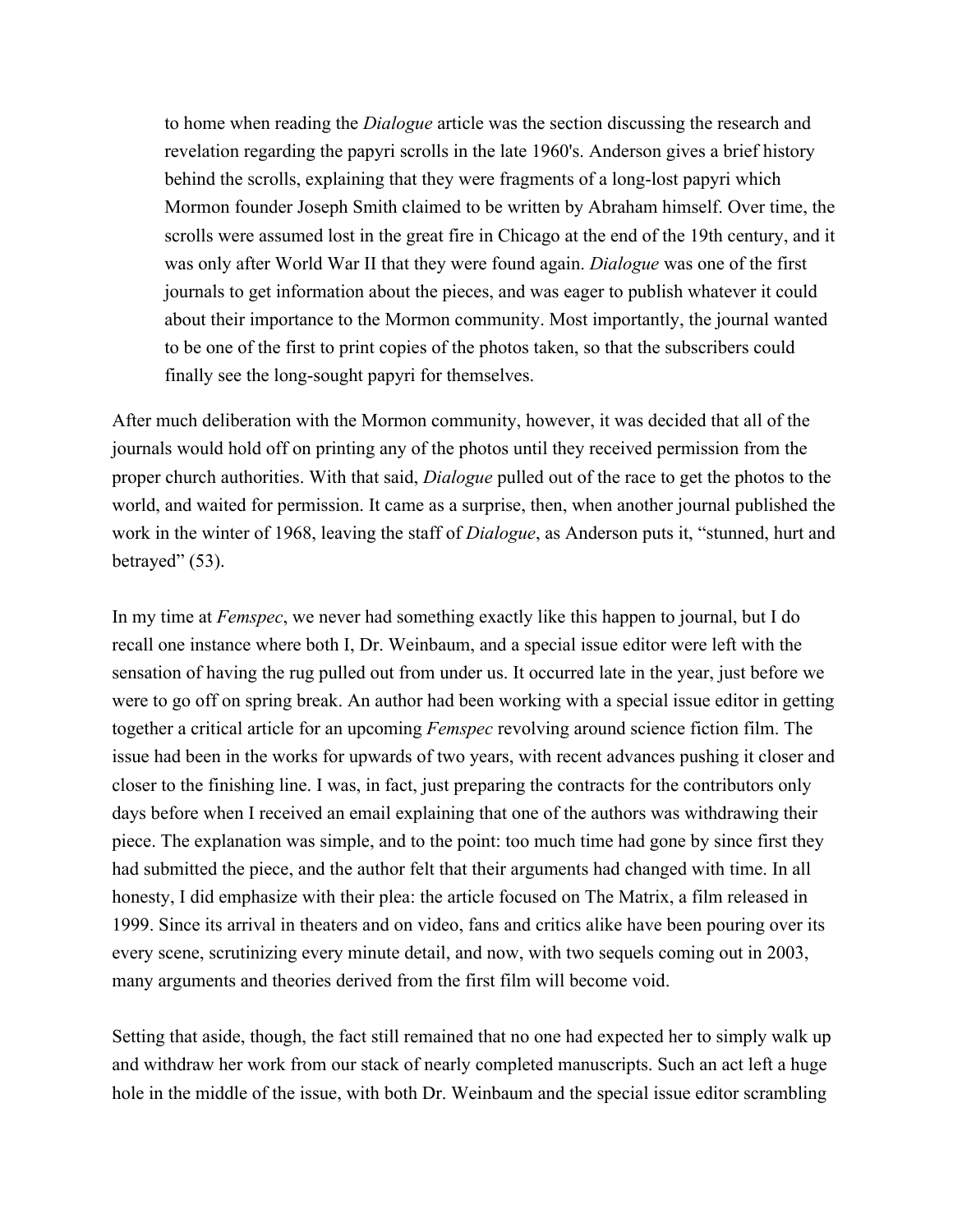to try and plug the leakage before anyone else decided to jump ship, as well. In my observation of Dr. Weinbaum during this time of crisis, I did notice that after the initial shock of the news wore off, she buckled down and immediately began to think of alternatives. I later came to realize that this sort of thing wasn't unexpected - shocks like this occur all the time in the world of running an academic journal (or any magazine for that matter). One has to be prepared for deal with such problems in the works, and anticipate what the next move will be once they happen. I admire the way that Dr. Weinbaum was able to think on her feet, as they say, and patch together a second plan to try and keep the process rolling. There was no time to sit idly by and wish that things had turned out differently. Instead, we all made our attempts to try and convince the author to keep their article in the journal, even though they seem intent on pulling it out. If that does end up being the case, then we'll have to move on to the next plan. What that is yet, I'm not entirely sure, but that's the benefit of having the ultimate editorial control: Dr. Weinbaum has the power to break down the special issue into a general issue, if necessary, and make the appropriate changes to ensure that it still comes out on time, and that people are satisfied with the product we publish.

Ultimately, that is the most important goal: we have to keep producing a journal of the highest quality possible with the submissions that we receive. That is the underlying reason for all of the other problems that we have in the office, with contributors, etc. People complain that we take too long when editing a piece that comes in, but they have to understand that we have a level of integrity that must be met. *Femspec* has set the bar very high for itself, and other publications, and we have to maintain that dignity to our subscribers, along with anyone who even happens to pick up a copy of the journal. To put it bluntly, yes, it does take a long time for certain articles to work their way through our system, and yes, we are often shocked and dismayed when an author decides to yank their piece from an upcoming issue. At the same time, though, we also know that if we want the journal to remain on a library shelf and become a useful tool for someone in the future, then we have to keep producing the highest quality publication possible. And yes, there are times when we'll lose someone's article in our shuffle about the offices; it happens at least once a semester. These things are a necessary evil, and we aren't afraid to admit to our own shortcomings. We are human, and for the most part, a committee of volunteers. Problems will arise, but we solve them.

There is a level of camaraderie between the various people in the office: Dr. Weinbaum and I work hard to keep the peace and keep things moving in the right direction. Jarrod and the other student workers all have their own individual tasks, and they perform them to the best of their ability, and due to our limiting meeting times, often without a great deal of instruction. All of our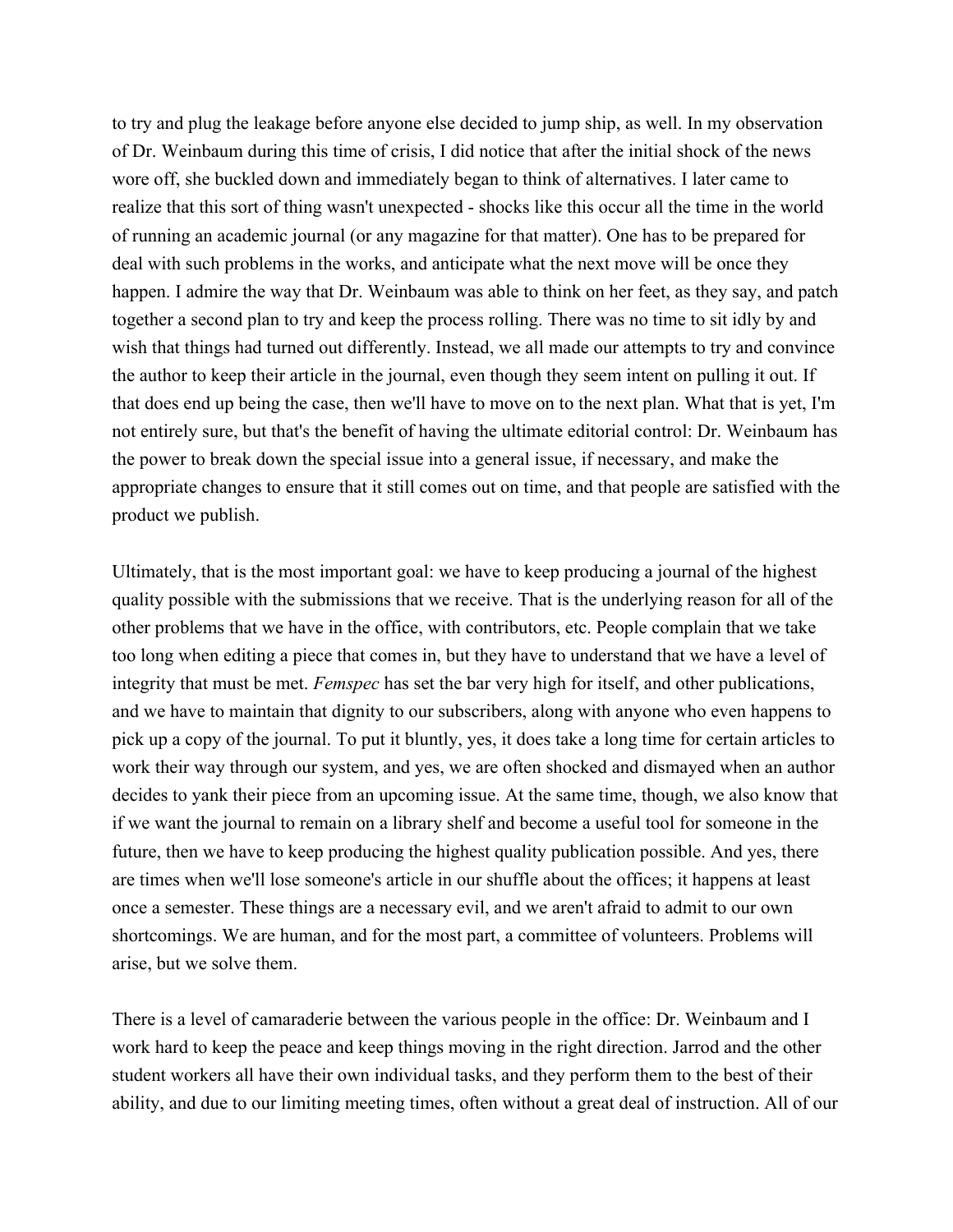resources pool together and form a collective whole that allows us to seemingly pull a publication out of thin air. In that sense, we are a family, albeit a strange one, with each piece doing their part to advance the good of the group. In time, when we have all gone on to different paths in the future, we'll simply be known through what we've left behind (which, in my case, is a stack of papers, and a disorganized status list).

Although I found the greatest number of connections between Anderson's Dialogue article and my time on *Femspec*, I did find one other link from a different article in the student handbook that I wanted to make mention of. It comes from the interview with bell hooks, where she is prompted with a question about the hostility of the academy towards feminist theory. She responds with, "We can't possibly talk about the future of feminist theory in relation to practice without talking about the fact that the academy as we know it remains fundamentally hostile to an intellectual process that does in fact seek to have moral and ethical implications for how people live and for their habits of being" (Signs, Summer 1996). I found this quote to be particularly intriguing, as it does effectively capture and describe my time at *Femspec*. When first coming in to the job in August, Dr. Weinbaum warned me to keep my wheelings and dealings on staff "below radar," as she called it. I understood what she meant, because I had worked in earlier situations, like my time at Miami, where I did my best to try and solve all of the problems myself, without the help of any outside source. This wasn't particularly because people wouldn't have given me aid if needed; it was more because I knew that no one would know what sort of help I needed, and it was much easier to just tackle the situation on my own.

With *Femspec*, however, the parameters were slightly different. It wasn't so much that people wouldn't be willing to help if something happened to arise. In fact, most of the secretaries and other staff were more than cooperative (although, I admit, most of them were female). No, getting help wasn't the problem, per se. Instead, I later came to understand that keeping things "under the radar" was meant to be a warning that others would scorn me for simply being attached to the journal in general. No, there were never any death threats, or the like, but it's still interesting to see the reactions I get from my friends and family when I explain what I do up at Cleveland State. I admit that at first, I usually joined in with their comments, saying, "Yeah, well, I do what I have to do to pay the bills." To me, working on the journal was a job, and nothing more. As time went on, however, I began to realize that I did stand out from the other graduate assistants working at Cleveland State for a variety of reasons, and that working with *Femspec* made me a unique character among the masses up in Rhodes Tower.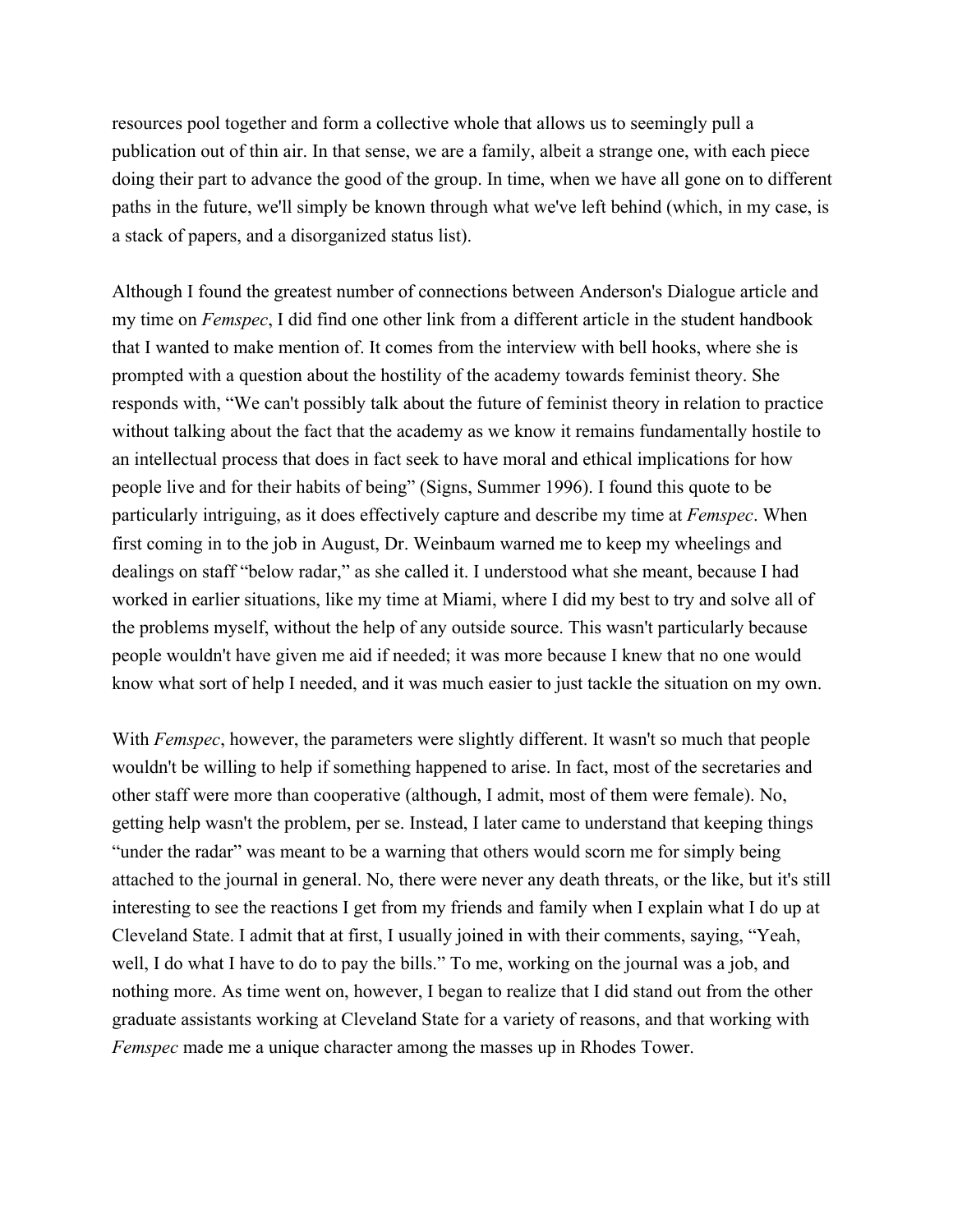For starters, not being involved in the Writing Center is a trait unique in and of itself. Nearly every other graduate assistant spends part of their time down in the Main Classroom Building tutoring. Not me. Instead, I get to run around three or four different offices making copies, trying to track down lost photos, and piecing together poetry from authors who no longer remember submitting their material to us. There's a level of challenge there that makes coming in to work each day a completely different experience than the previous one. I also get to set my schedule, which is a plus, considering that the other students are in the hands of an advisor who needs them there on specific days. (I know it's a small benefit, but it's still a perk, nonetheless.)

But what's more important, and sets me aside as a unique graduate assistant from the rest of the pack, is the fact that *Femspec* is more than a simple position. I've learned a new trade, that being how to run an academic journal. Tutoring students is something that any English major can do, and will do, at some point in their lives. That doesn't make it any less difficult or less rewarding, mind you, but it does mean that you're simply polishing a skill that you've already used. Learning how a feminist journal runs would be a completely new experience to most anyone I know. One must learn how to respect the authors, while at the same time attempting to provide the highest quality publication possible for the subscribers. You have to work diligently and hard at every task at once, making sure to try and sort out the slightly more important ones from the slightly less important ones. It's a balancing act that I've never had to deal with before, even in all my years of yearbook. Back then, even though every task was important, the publisher set deadlines for certain sections, so I always had a goal that I had to reach by such and such a date. This time around, it's just one giant pool of issues that all equally need completion. It's up to me to decide what to tackle, and when. From that problem arises dialogue, and from that dialogue comes results. Meetings with Dr. Weinbaum and Jarrod produce answers, which I then go back and put into action. Things never get so far out of hand that we shout at one another. All problems can be fixed in a timely, peaceful manner, and even if the results aren't quite what we expected, we can deal with them and move on. That, right there, I believe is the key to what I have learned this year: even if the results aren't what was expected, we can use them and move forward. Ultimately, there will be a finished product, and that's the most important aspect of working on the journal.

Perhaps we scare other people in the department because they don't know how to deal with our confusing office setting, or the fact that we have the word feminist tacked on to our name. Maybe they just don't understand what it takes to run a journal that has such an odd assortment of contributors and editors. Whatever the reason may be, people should take a moment to examine their own lives with the knowledge that I have learned from working on *Femspec*, for